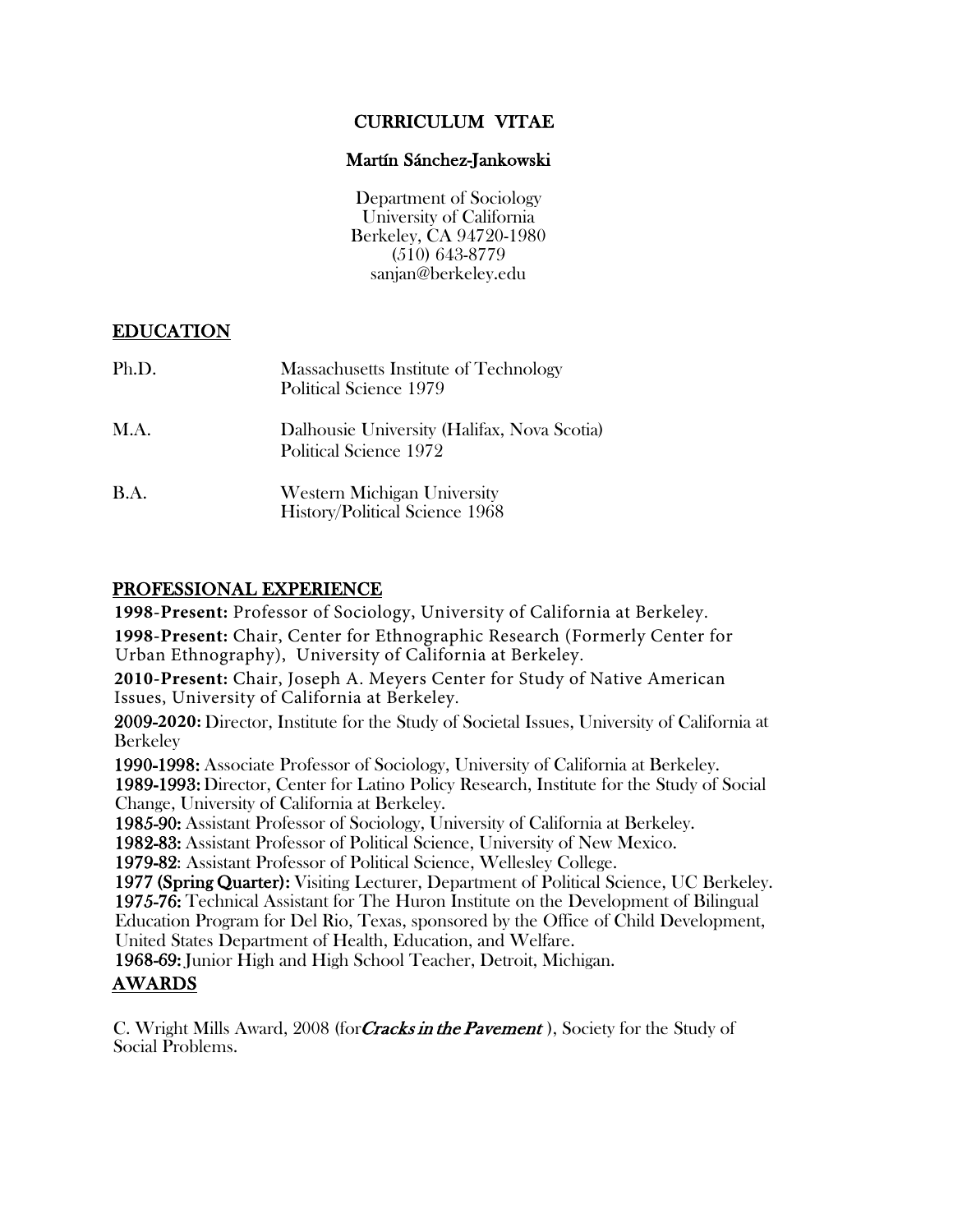Frederic Thrasher Ward for Outstanding Contributions to Scholarship and Service in the Study of Gangs, 2000, National Gang Research Center.

Outstnding Scholarship Award, 1997, (for *Inequality By Design*), Gustavus Myers Center for the Study of Human Rights.

Best Book in Crime and Delinquency, 1993, (for **Islands in the Street**), Society for the Study of Social Problems.

Robert E. Park Award, 1992, for Best Book in Community and Urban Studies (for **Islands in the Street**, American Sociological Association.

## PUBLICATIONS

## Authored Books:

*Potholes in the Road: Transition Problems for Low-Income Youth in High School* (University of California Press, 2022).

**Burning Dislike: Ethnic Violence in High Schools** (University of California Press, 2016)

Cracks in the Pavement: Social Change and Resilience in Poor Neighborhoods

(University of California Press, September 2008).

Winner of the 2008 C. Wright Mills Award, Society for the Study of Social Problems.

Inequality by Design: Cracking the Bell Curve Myth [with Claude Fischer, Michael] Hout, Samuel Lucas, Ann Swidler, and Kim Voss] (Princeton University Press,1996).

Winner of the 1997 "Gustavus Myers Center Award for the Study of Human Rights in North America."

## Islands in the Street: Gangs and American Urban Society (University of California Press, 1991).

Winner of the 1992 "Robert E. Park Award," American Sociological Association

Winner of the Society For the Study of Social Problems' 1993 "Best Book in Crime and Delinquency Award."

Honorable Mention for the 1992 C. Wright Mills Award.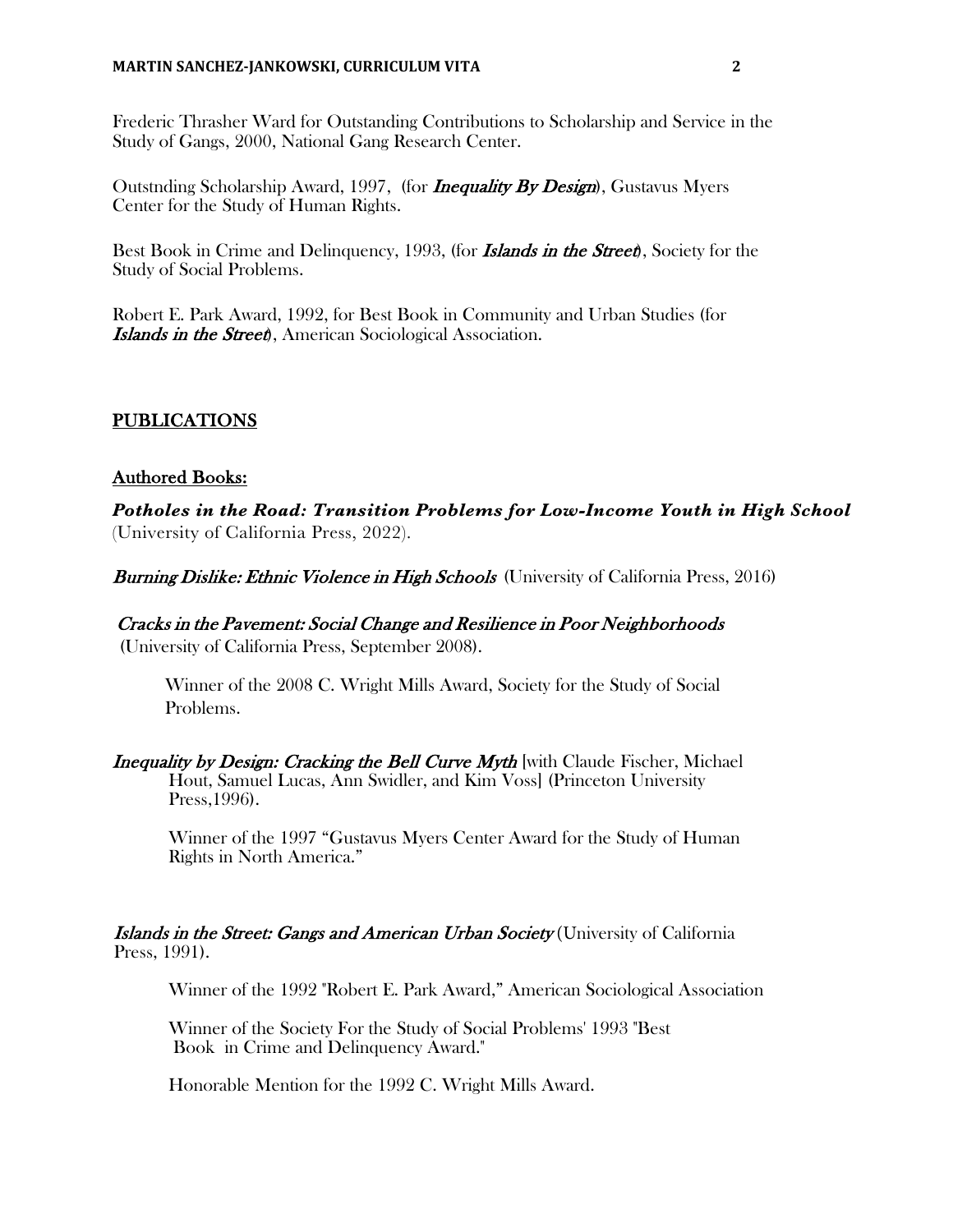City Bound: Urban Life and Political Attitudes Among Chicano Youth (University of New Mexico Press, 1986).

Winner of *Choice's* 1987 "Outstanding Academic Book Award."

## Edited Books:

Youth, *Jobs, and the Future: Problems and Prospects* [with Lynn Chancer and Christine Trost] (New York: Oxford University Press, 2019).

Outlaw Motorcycle Clubs and Youth Gangs: Scheming Legality, Resisting Criminalization [with Tereza Kuldova] (Palgrave/Macmillan, 2018).

Children in Crisis: Ethnographic Studies in International Contexts, with Manata Hashemi], (New York, Routledge, 2013).

The Management of Purpose: Lewis Anthony Dexter, with Alan Ware, (New Brunswick, NJ: Transaction Books, 2010).

## Editor of Special Journal Issues:

**Ethnography**, Special Issue on Methodological Innovations in Participant Observation Research, Vol. 19, No. 2 (June 2018).

#### Articles and**B ook** Chapters**:**

"Foundations of the Behavioralist Approach to Comparative Participant Observation" (with Corey Abramson) in Corey Abramson and Neil Gong, eds., **Beyond the Case: The** Logics and Practices of Comparative Ethnography (New York: Oxford University Press, 2020).

"Conducting Comparative Participant Observation: Behavioral Procedures and Techniques (with Corey Abramson) in Corey Abramson and Neil Gong, eds., **Beyond the** Case: The Logics and Practices of Comparative Ethnography (New York: Oxford University Press, 2020).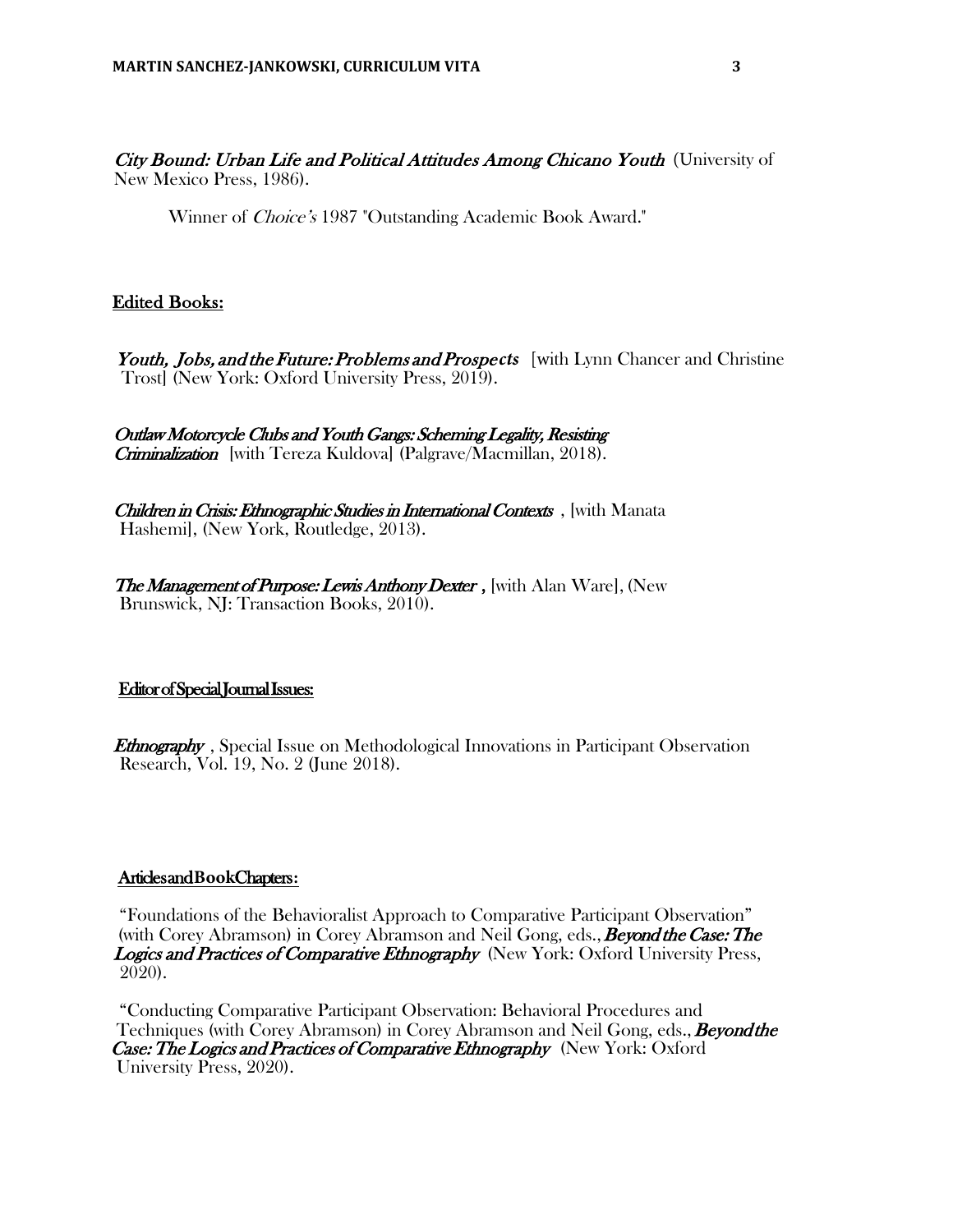"Youth Unemployment and the Illicit Economy," in Lynn Chancer, Martín Sánchez-Jankowski, and Christine Trost, eds., *Youth*, Jobs, and the Future: Problems and **Prospects** (Oxford University Press, 2019).

"Introduction," *Youth, Jobs, and the Future: Problems and Prospects* (Oxford University Press, 2019).

"Gangs, Culture and Society," in Tereza Kuldova and Martín Sánchez-Jankowski, eds., *Outlaw Motor Cycle Clubs and Youth Gangs: Scheming Legality, Resisting Criminalization* (London: Palgrave/Macmillan Press, 2018).

"Introductio*n ," Et*hnography , Special Issue on Methodological Innovations in Participant Observation Research, June 2018.

"Perceived Discrimination in U.S. Healthcare: Charting the Effects of Key Social Characteristics Within and Across Racial Groups" (With Corey Abramson and Manata Hashemi), *Preventive Medicine Report*, 2015.

"Racial Differences in Physician Use Among the Elderly Poor in the United States" (With Corey Abramson) *Research in Social Stratification and Mobility*, Volume 30, No. 2, (2012): 203-217.

"Ethnicity and Politics" *O*xford Companion to Politics of the World (Oxford, England: Oxford University Press, Third Edition, 2012).

"Gangs," Richard A Shweder (Ed.) The Child: An Encyclopedic Companion (Chicago: University of Chicago Press, 2009).

"Introduction," *The Management of Purpose: Lewis Anthony Dexter* (New Brunswick, NJ: Transaction Publishers, 2010).

"Introduction," (with Alan Ware) Lewis Anthony Dexter, *E*lite and Specialized **Interviewing** (London: European Political Consortium Press, 2006).

"Gangs and Social Change," *T*heoretical Criminology , Vol 7, No. 2, (2003): 191-215.

"Minority Youth and Civic Engagement: The Impact of Group Relations," *Applied* **Developmental Science**, Vol. 6, No. 4, (2002): 237-245.

"Representation, Responsibility and Reliability in Participant-Observation," Tim May (ed.), **Qualitative Research in Action** (London: Sage Publications, 2002)

"The Concentration of African American Poverty and the Dispersal of the Working Class: An Ethnographic Study of Three Inner City Areas," **International Journal of Urban and** Regional Research, 23, 4 (Dec. 1999): 619-637.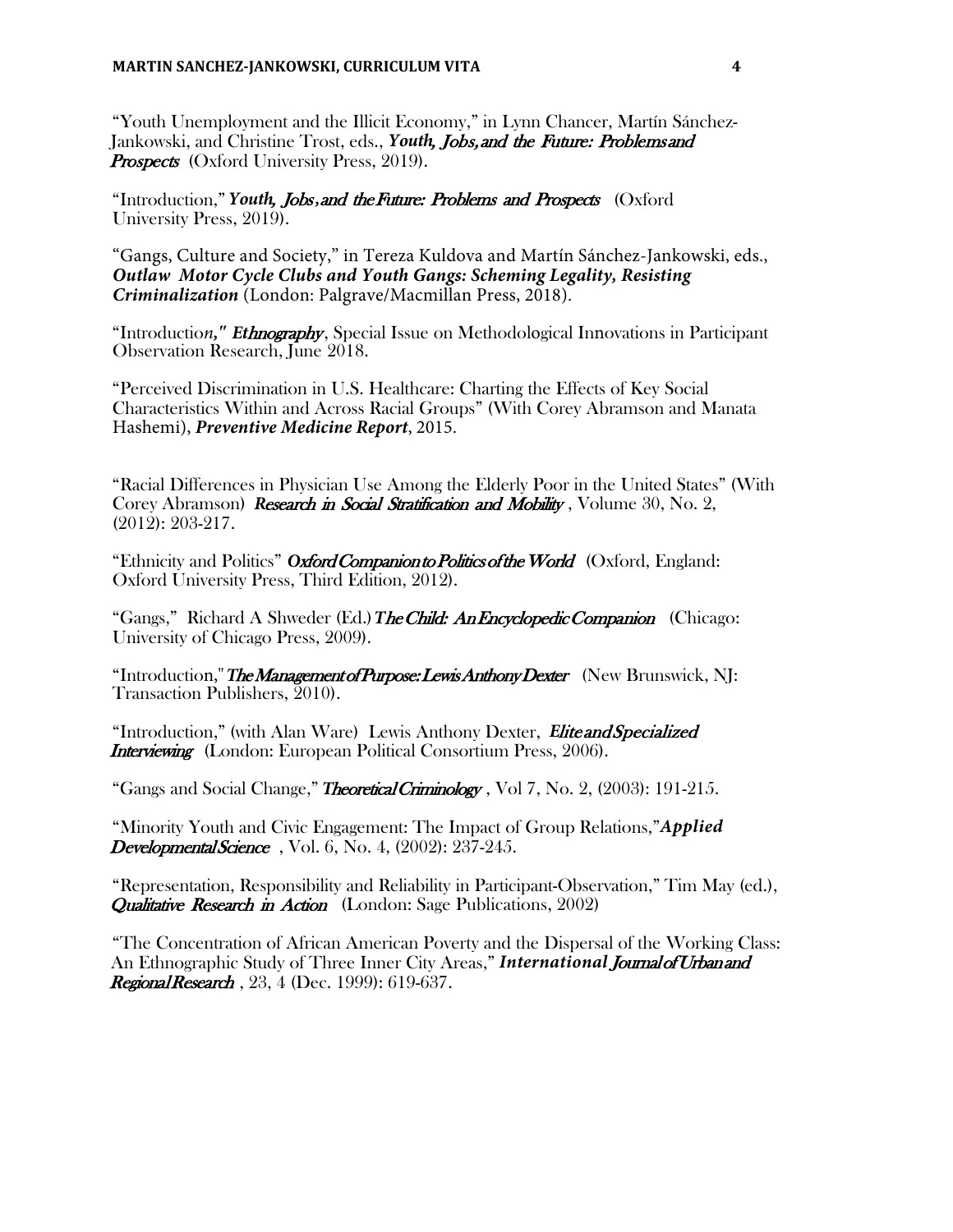"Where Have All The Nationalists Gone?: Change and Persistence in Radical Political Attitudes Among Chicanos, 1976-1986," David Montejano (ed.), Chicano Politics and Society in the Late Twentieth Century (University of Texas Press, 1999).

"Gangs," Neil Larry Shumsky (ed.), *Encyclopedia of American Cities and Suburbs* (Santa Barbara, CA: ABC-CLIO, Inc., 1998).

"Using Computers To Analyze Ethnographic Field Data: Theoretical and Practical Considerations" [with Daniel Dohan], John Hagan and Karen S. Cook (eds.) Annual **Review of Sociology**, 24, (1998): 477-98.

"As gangues e a estructura da sociedade norte-americana," [Gangs and the Structure of U.S. Society] Revista Brasileira de Ciências Sociais, 12, 34 (June 1997): 25-35.

"The Increasing Significance of Status in U. S. Race Relations," Michael P. Smith and Joe R. Feagan (eds.) The Bubbling Cauldron: Race and Ethnicity in the Urban Crisis (Minneapolis: University of Minnesota Press, 1995).

"Ethnography, Inequality and Crime in The Low-Income Community," John Hagan and Ruth D. Peterson (eds.) Crime and Inequality (Stanford: Stanford University Press, 1995).

"Les ganges et la presse," [Gangs and the Media] Actes De La Recherche En Sciences Sociales, 101-102, (March, 1994): 101-117.

"Gangs in Politics" in Joel Krieger (ed.), The Oxford Companion to Politics of The World (Oxford University Press, 1993).

"Ethnic Identity and Political Consciousness in Different Social Orders." New Directions for Child Development 56 (Summer 1992).

"The Politics of Immigration Reform: Some Comparative Notes on the Reagan and Thatcher Governments," *Working Paper Series*, Institute for the Study of Social Change, University of California, Berkeley, 1987.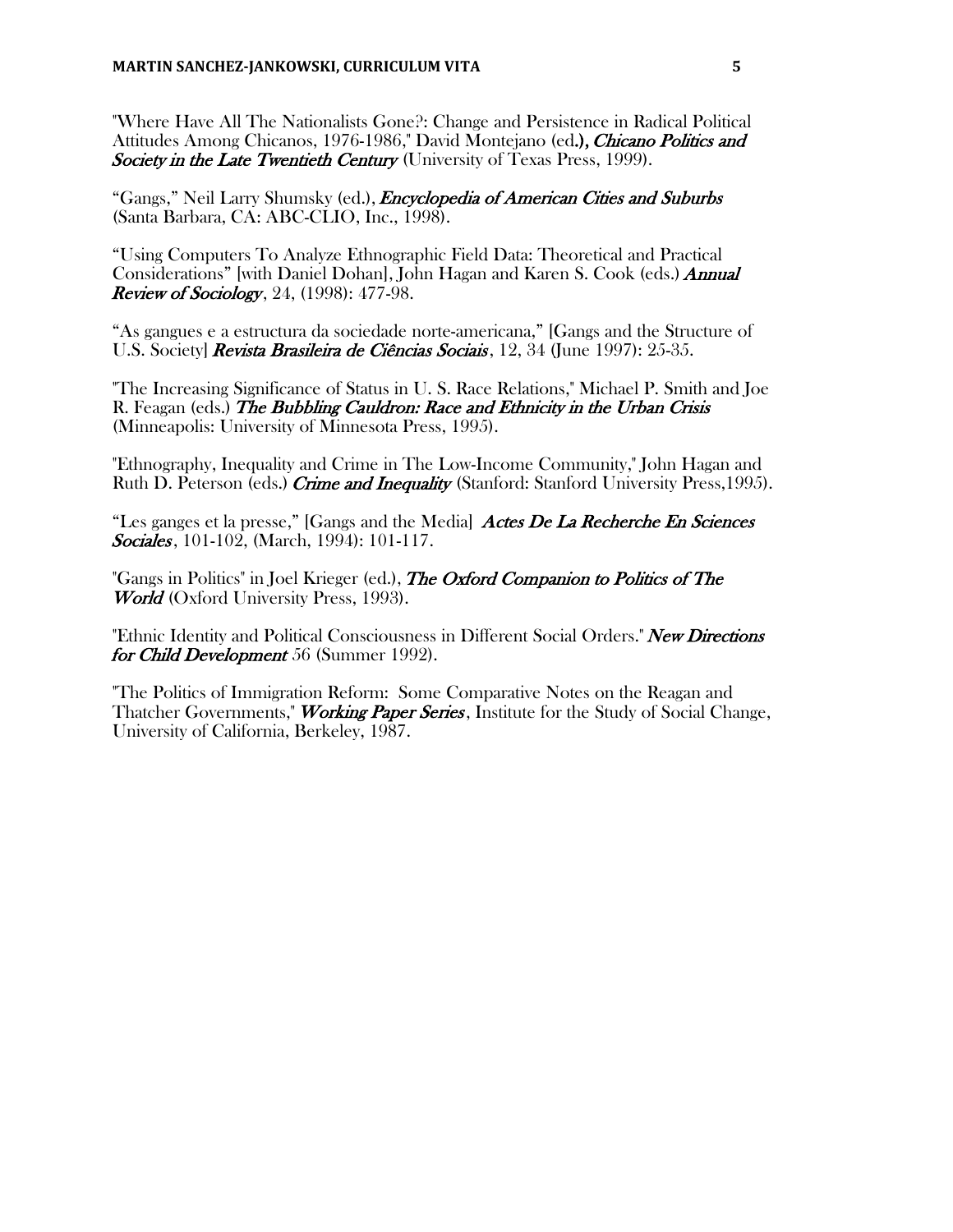## FIELD RESEARCH EXPERIENCE:

**2020-Present: Urban Underground Economy**

#### 2014-15: Youth Unemployment and Underground Economy

2007-Present: Poverty and Markets among Indigenous Peoples in Fiji, India, and US 2001-20**18**: Problems Encountered by Low-Income Youth in Making Educational Transitions.

1990-**Present**: Life Chances Among Low-Income Members in the Illicit Economy.

2000-2005: Inter-Ethnic Violence in Inner-City Schools.

1990-1999: Change and Stability in Low-Income Community Institutions.

1989-1994: Antecedent causes of interpersonal violence in urban poverty neighborhoods. 1990-1993: Social Structure, Social Inequality, and Class Consciousness in the Soviet Union and the United States.

1988-1989: Satanic Cults in the Los Angeles Area.

1977-1988: Youth Gangs, Crime and Public Policy in Los Angeles, New York City, Boston.

1976-1979: Politics of Bilingual Education, Montreal, Quebec; New York City; Los Angeles, CA.

1976-1977: White attitudes and political involvement in the Boston anti-busing movement.

Oct-Dec 1976: Doctoral Dissertation Research, Los Angeles; Albuquerque; San Antonio.

Dec-Jan 1974: Research on Chicano College Students Residing in Texas and California.

## PROFESSIONAL PAPERS AND PANELS

"Gangs, Culture and Society," Conference on "Scheming Legality: How Do Outlaw Groups Integrate Into Society?," sponsored by University of Oslo and University of California, Berkeley's Institute for the Study of Societal Issues, Oslo, Norway, May 12-13, 2016.

"Youth Unemployment and the Illicit Economy," Conference on "Youth, Employment and the Future," Roosevelt House, Hunter College, New York City, October 22-23, 2015.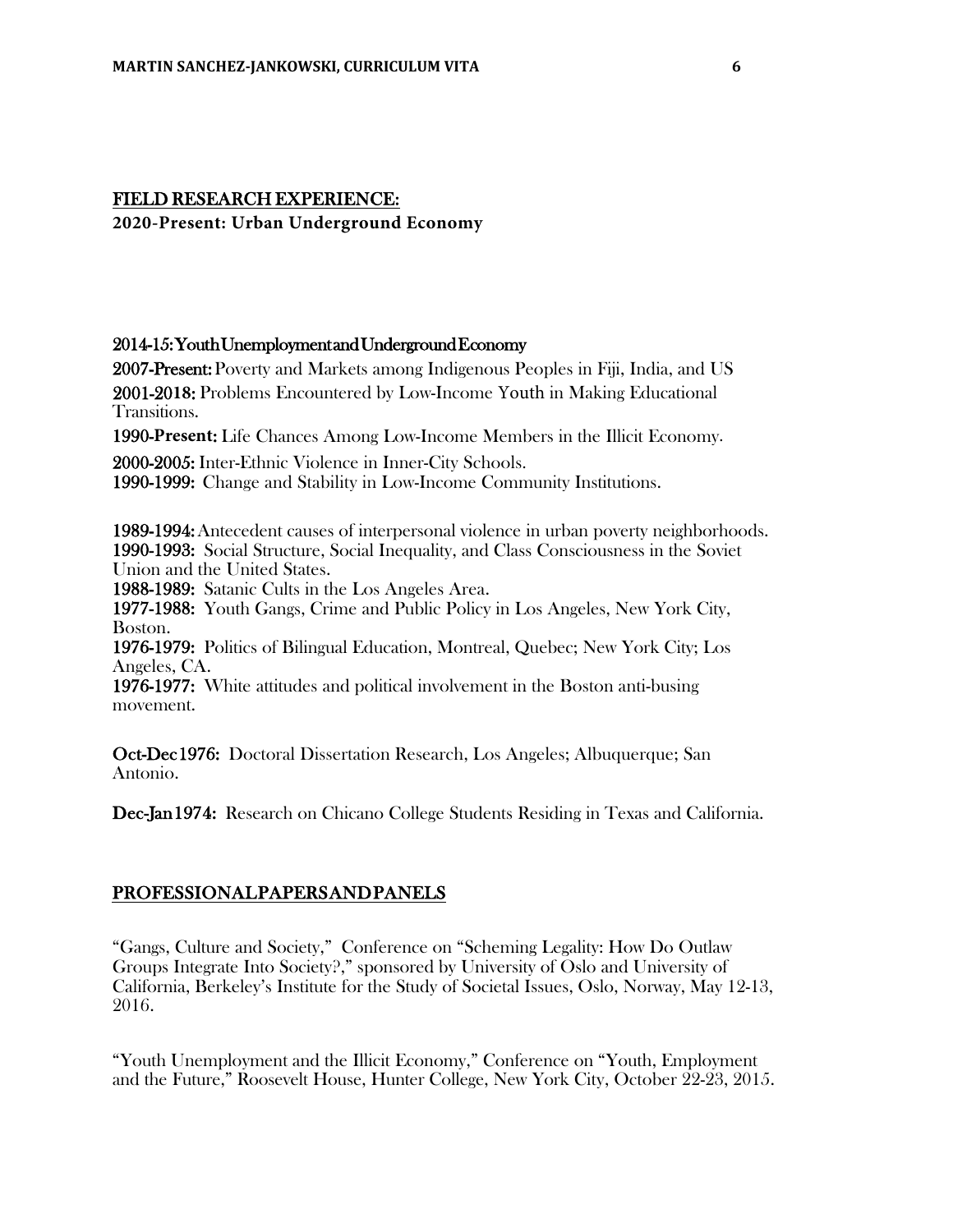"Indigenous Peoples and the Concept of Sustainability for Economic Development," Symposium on Sustainability: Issues and Challenges for the the Developoing World, Notheast Centre for Research and Development, Indira Ghandi National Open University and Maulana Abul Kalam Azad Institute of Asian Studies, Guwahati, Assam, March 9, 2011.

"Prejudice and Racial Health Disparities in the US," (with Corey Abramson and Manata Hashemi) Meeting of the Research Committee on Social Stratification and Mobility, International Sociological Association, Haifa, Israel, May, 2010.

"Emergency Room Use Among the Elderly Poor," (with Corey Abramson) Meeting of the Research Committee on Social Stratification and Mobility, International Sociological Association, Beijing, China, May, 2009.

"Racial Differences in Patterns of Health Care Use Among the Elderly Poor," (with Corey Abramson) Meeting of the Research Committee on Social Stratification and Mobility, International Sociological Association, Brno, Czech Republic, May, 2007

"Social Capital and Family Dynamics," Meeting of the Research Committee on Social Stratification and Mobility, International Sociological Association, Tokyo, Japan, March 27 through April 1, 2003.

"School Politics and Social Stratification in Poor Inner-City Schools," Meeting of the Research Committee on Social Stratification and Mobility, International Sociological Association, Oxford, Great Britain, 10-13 April, 2002.

"The Concept of Poverty in Social Stratification Research: Problems and Prospects," Meeting of the Reseach Committee on Social Stratification and Mobility, International Sociological Association, Mannheim, Germany, 26-28 April, 2001.

"Causality and Causal Inference in Participant Observation Research: Notes on Evaluating Evidence," Meeting of the Research Committee on Social Stratification and Mobility, International Sociological Association, Lebornne, France, 11-14 May, 2000.

"'Entrepreneurial' and 'Bureaucratic' Strategies for Socioeconomic Mobility Among Urban Low-Income Latino and African American Young Males," Meeting of the Research Committee on Social Stratification and Mobility, International Sociological Association, Warsaw, Poland, 5-7 May, 1999.

"Globalization, Urban Marginality, and Crime," Conference on Globalization and the New Inequality, Utrecht, The Netherlands, 20-22 November, 1996.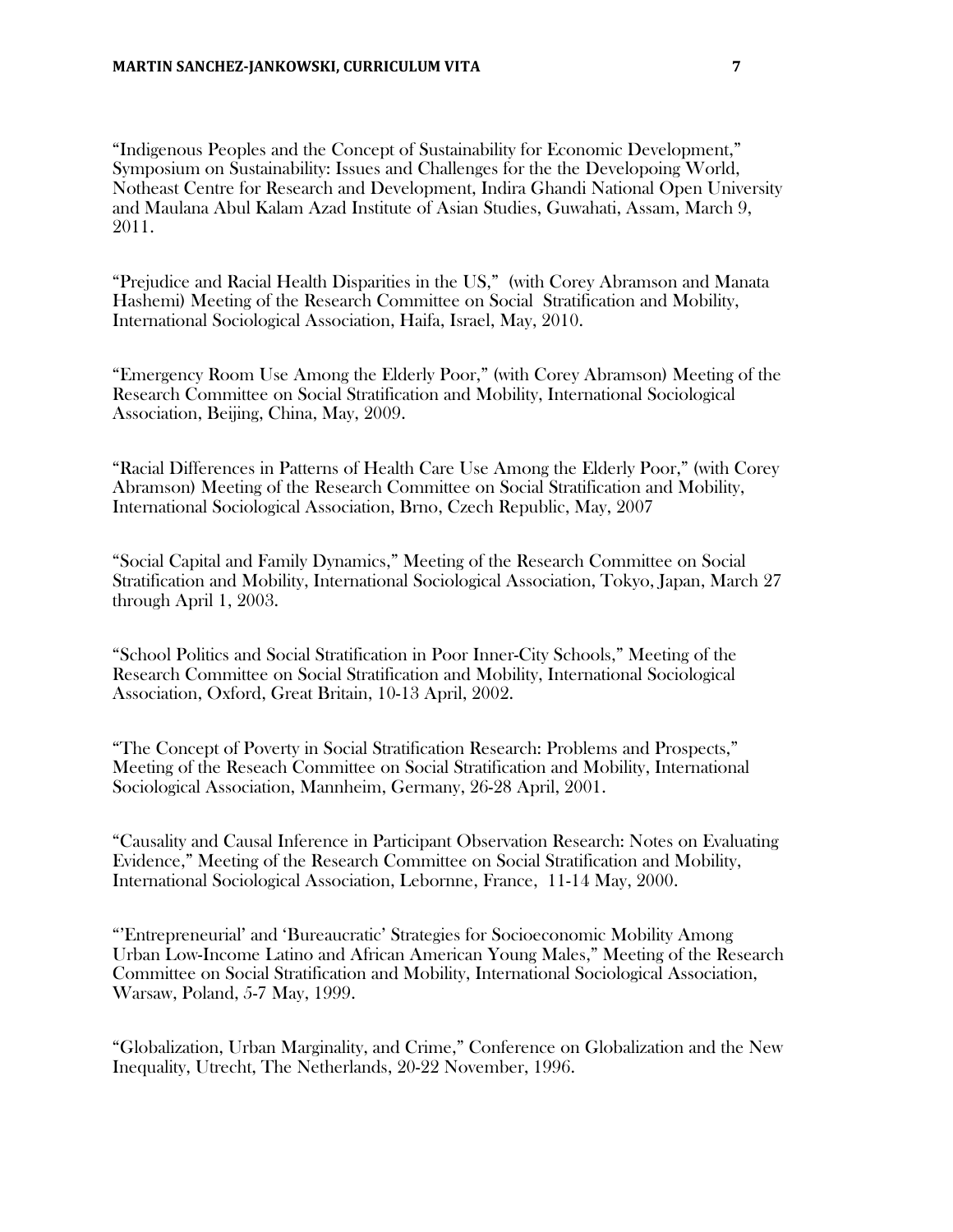#### **MARTIN SANCHEZ-JANKOWSKI, CURRICULUM VITA**  $\begin{array}{c} 8 \end{array}$

"Gangs and the Structure of Society," Associaçâo Nacional De Pós Graduaçâo E Pesquisa Em Ciências Sociais, [Plenary Paper] Caxambu, Brasil, 22-26 October, 1996.

"The Dislocation of the Working Class in Inner-city Neighborhoods," Association Française d'Etudes Américaines, Lyon, France, 17-19 May, 1996.

"La transformation des institutions des quartiers pauvres des grandes métropoles dans le dernier quart de siècle," [Institutional Change Among Poor Neighborhoods in Urban Areas in the Last quarter Century] Colloquium on "Cities and Urban Policies in Canada and The United States," Institut du Monde Anglophone, Centre D' Études Canadiennes, Paris, France, May 17-18, 1995.

"From 'The Violent City' to the 'City of Violence'," Association Française d'Etudes Américaines, La Rochelle, France, 27-29 May, 1994.

"The Conscious Middle: Americans' Views On Social Class," (with Micael Hout and Abel Valenzuela), Meeting of theResearch Committee on Social Stratification, International Sociological Association, Trondheim, Norway, 19-21 May, 1993.

"Crime, Violence and Youth Gangs," Summit Conference on Substance Abuse in the South, Hilton Head, South Carolina, March 17-20, 1992.

"Situations in Gang Violence," FBI National Academy, Quantico, Virginia, February 27, 1992.

"Ethnography, Inequality and Crime,"

American Society of Criminology, San Francisco, CA., November, 1991.

"Integrating a Scientific Approach to Participant Observation Research," American Sociological Association's Annual Meeting, Cincinnati, Ohio, August 1991.

"Mobility Within the Underclass in the U.S.: Participation in the Illicit Underground Economy," Meeting of the Research Committee on Social Stratification, International Sociological Association, Prague, Czechoslovakia, July, 1991.

"Social Policy, Drugs and The Low-Income Community." American Sociological Association Annual Meeting, Washington, D.C., August, 1990.

"Latinas in Gangs: A Comparison of Chicanas and Puertorriquenas," Sixth International Conference on Hispanic American Cultures, Germershein, West Germany, July, 1990.

"The Underclass and the Culture of Privilege: Unclassifying Race,"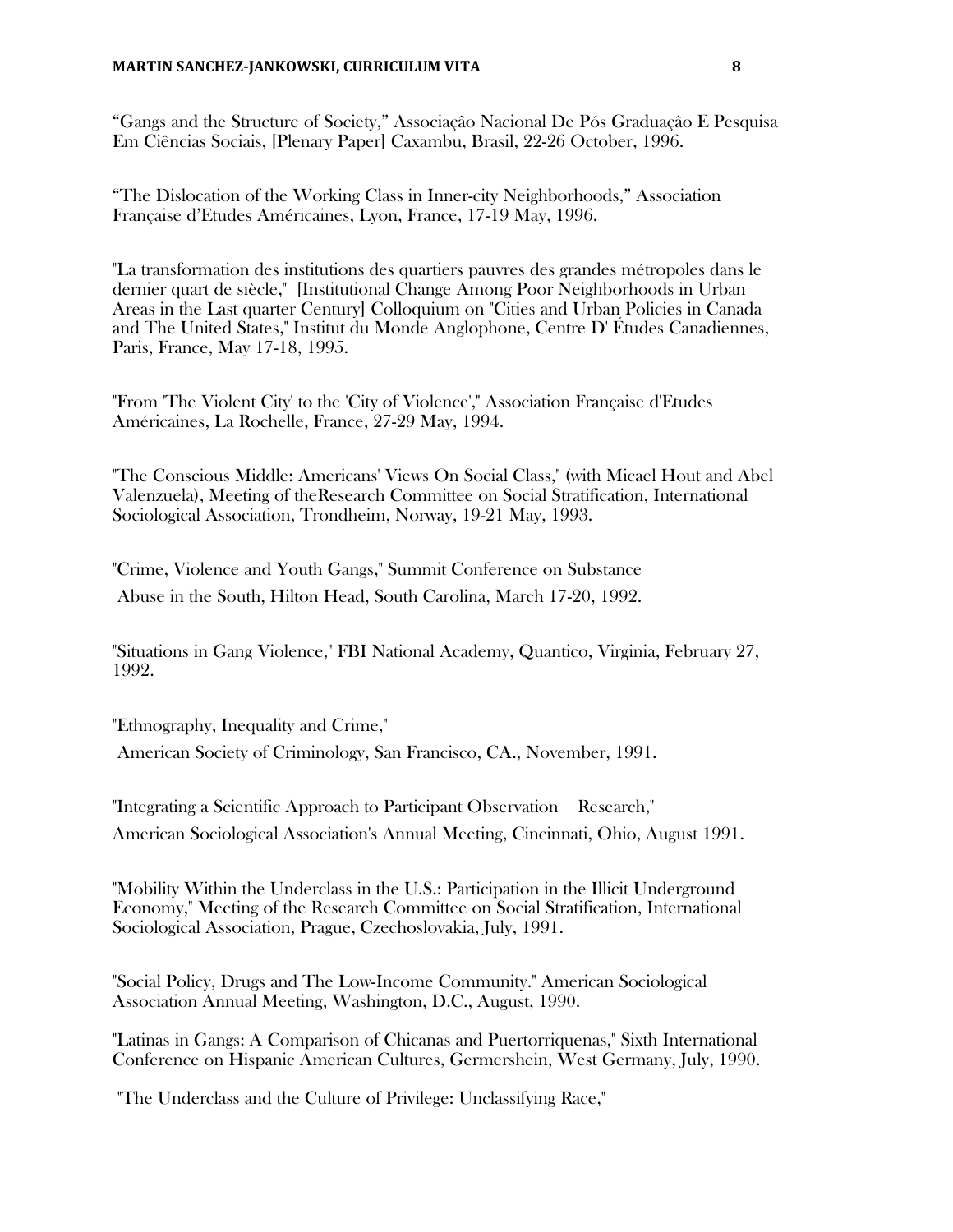(with Troy Duster), International Institute of Sociology Annual Meeting, Rome, Italy, June 1989.

"Change and Persistence in Political Attitudes of Chicanos: A Panel Study, 1976-1986," Western Political Science Association, San Francisco, 1988.

"Youth Culture and the Development of Satanic Cults," Pacific Sociological Association's Annual Meeting, Las Vegas, 1988.

"The Politics of Immigration: A Comparative Analysis of the Simpson-Mizzoli and British Nationality Act," British Political Studies Association's Annual Meeting, Aberdeen, Scotland, 1987.

Organizer of Section on "Deviance and Social Control" and paper presented on "Social Origins of Satanic Cult Ideology," American Sociological Association Meeting, New York City, 1986.

"Youth Gang Violence," American Sociological Association Meeting, Washington, D.C., 1985.

"Minorities in Academic Professions," Conference on Ethnicity in the 1980's, Harvard University, Cambridge, Massachusetts, sponsored by The Rockefeller Foundation, 1982.

Participant, Roundtable on "Immigration During 1980's: Reagan Administration." Caucus for a New Political Science, Annual Meeting, American Political Science Association, 1982.

Participant, Roundtable on "Professional Opportunities in Political Science for Minority Students," Conference on Opportunities for Minority Students in Graduate Education: Arts, Sciences, and Engineering," Harvard University, 1979.

"The Chicano Experience in U.S. Society," Yale University, New Haven, 1974.

Roundtable on "Revolution in Industrial Societies," Annual Meeting of the Canadian Political Science Association, June 1, 1972.

## PROFESSIONAL ACTIVITIES

Reviewer of Manuscripts, Urban Affairs Quarterly, 1991-Present. Journal of Research on Crime and Delinquency, 1992-Present. Social Forces, 1993-Present. Comparative Urban and Community Research, 1993-Present. American Sociological Review, 1993-Present. Health Services Research, 1999-Present.

Editorial Board, Contemporary Sociology, 2013-2016, International Journal on Indigenous and Marginalised Affairs, Urban Affairs Quarterly, 1992-1994.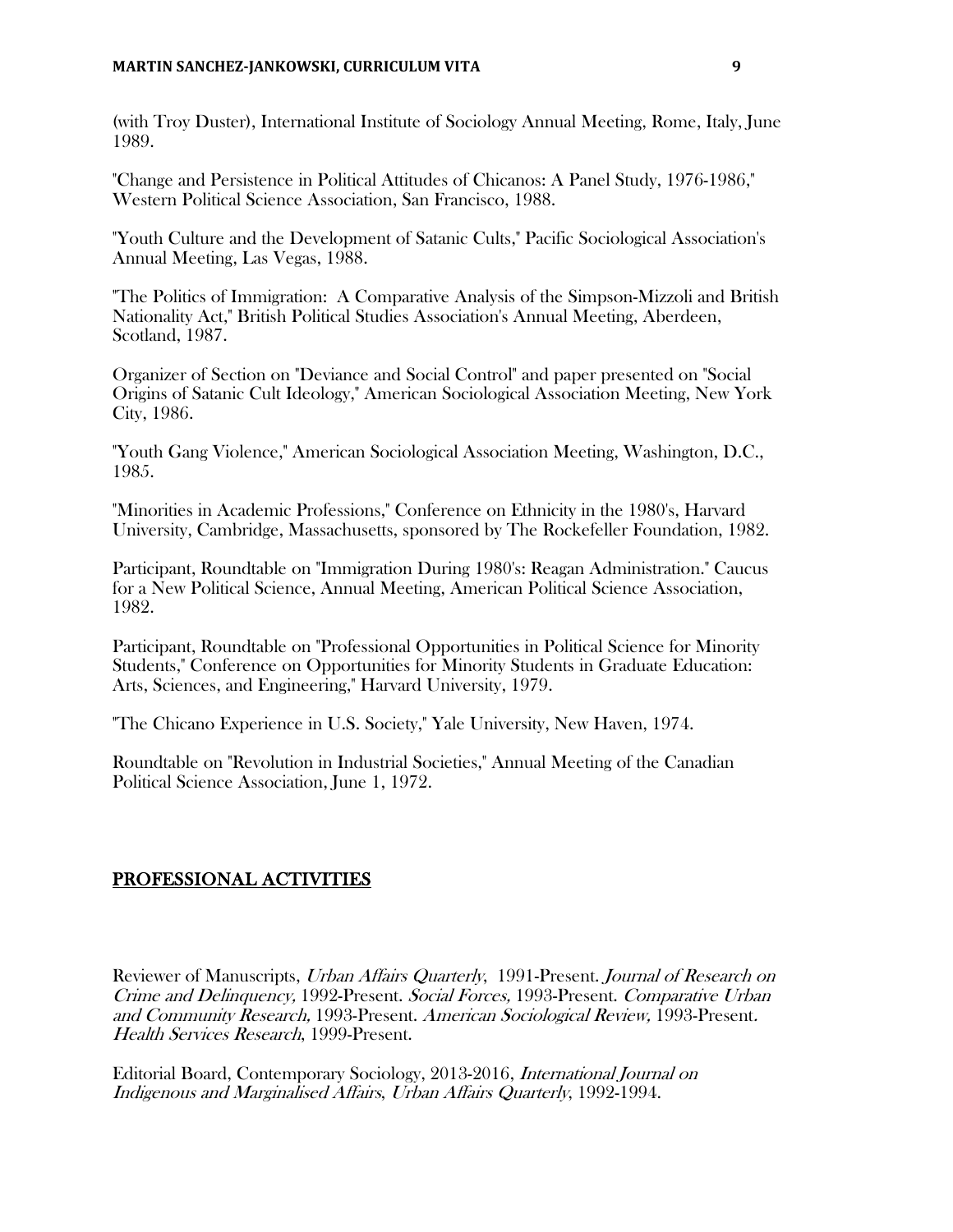Consultant to the City of Salinas, California on their Anti-Violence Program, 2000-2004.

Member of the Fellowship and Grant Selection Committee, Research on the Urban Underclass, Social Science Research Committee, 1992.

Consultant, City of San José, California on their "Comprehensive Gang Program," 1991-92.

Consultant, Planning Workshop on Gangs, Drugs, Crime and Communities, National Research Council, Washington, D.C., November 14-15, 1991.

Member of the Committee on the Status of Minorities in the Profession, American Sociological Association, 1987-1990.

Consultant, City of Los Angeles on youth gang violence, 1981-82.

Assistant to the Chairman, Conference on "The Dilemma of an Open and Closed Border Between Mexico and the United States," Weatherhead Foundation, San Antonio, Texas, 1975.

## FIELDS OF INTEREST

## Teaching Fields

- 1. Poverty
- 2. Violence
- 3. Race and Ethnicity
- 4. Methodology

## Research Fields

- 1. The Sociology of Poverty
- 2. Comparative Analyses of Violence
- 3. Race and Ethnic Relations
- 4. Social Policy

## PROFESSIONAL ORGANIZATIONS

American Sociological Association

Research Committee on Social Stratification, International Sociological Association

Sociological Research Association (by election)